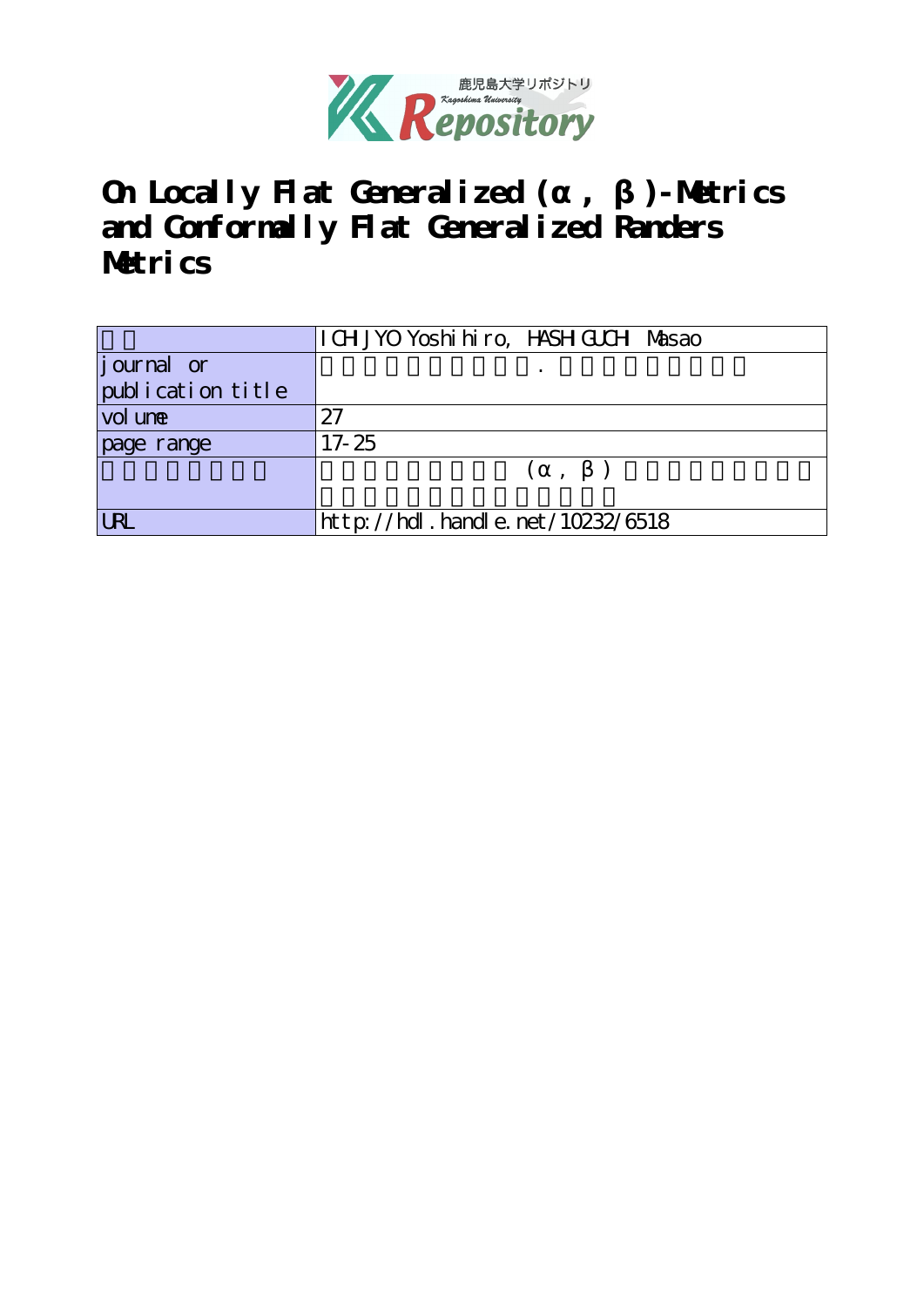**On Locally Flat Generalized (α, β)-Metrics and Conformally Flat Generalized Randers Metrics**

|                   | I CH JYO Yoshi hiro, HASH GUCH Masao |
|-------------------|--------------------------------------|
| j ournal or       |                                      |
| publication title |                                      |
| vol une           | 27                                   |
| page range        | $17 - 25$                            |
|                   | ( , )                                |
|                   |                                      |
| IRI               | http://hdl.handle.net/10232/00001775 |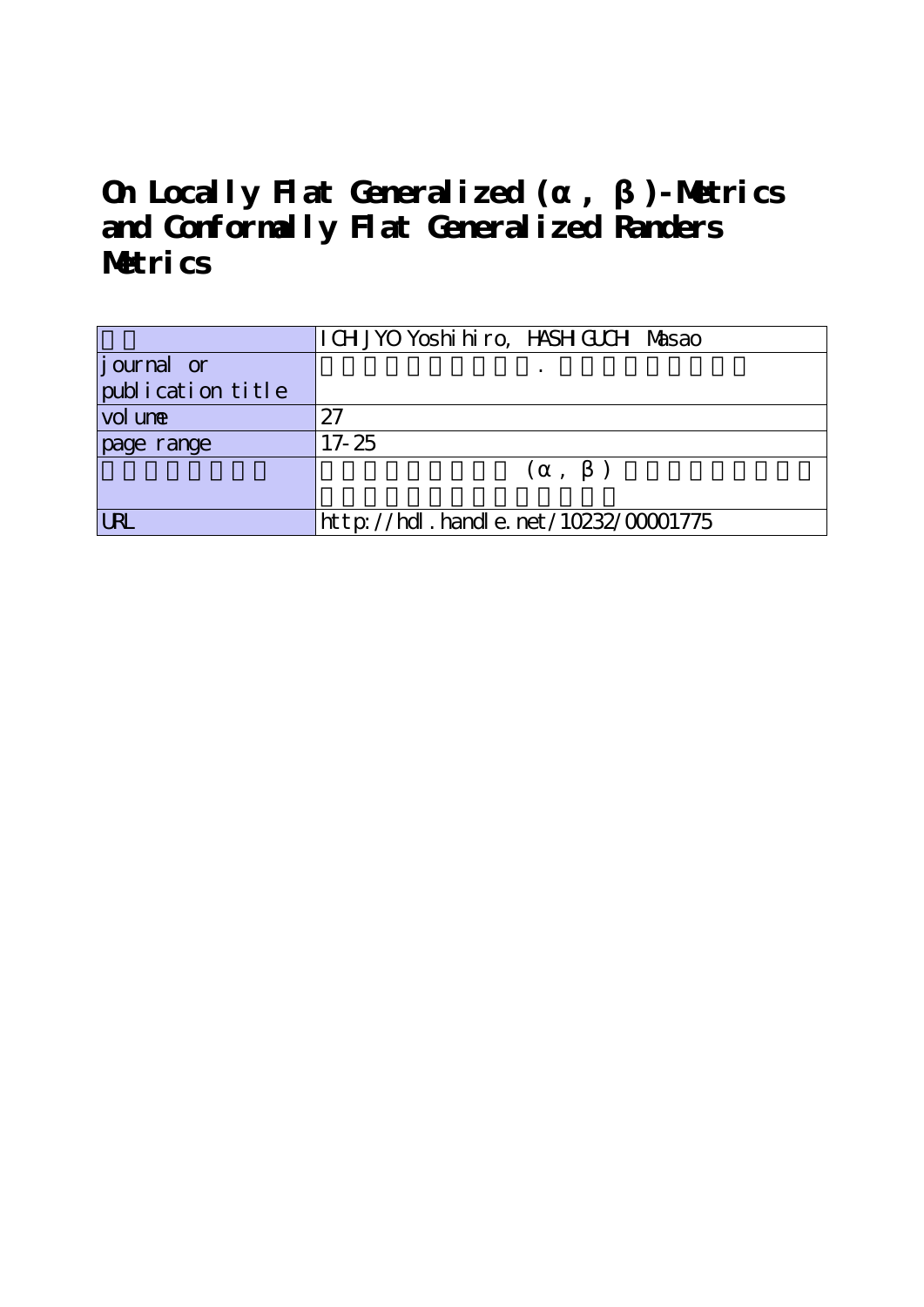# On Locally Flat Generalized  $(\alpha, \beta)$ -Metrics and Conformally Flat Generalized Randers Metrics

Yoshihiro ICHIJYO<sup>1)</sup> and Masao HASHIGUCHI<sup>2)</sup>

(Received December 2, 1993)

#### Abstract

A Finsler metric L on a differentiable manifold M is called an  $(\alpha, \beta)$ -metric, when L is a positively homogeneous function of degree 1 of a Riemannian metric  $\alpha$  and a non-vanishing 1-form β on M. In the present paper, we generalize the notion of  $(α, β)$ -metric by replacing  $\beta$  by a singular Riemannian metric, and for such a generalized  $(\alpha, \beta)$ -metric L satisfying some assumptions: e.g., a generalized Randers metric  $L = \alpha + \beta$ , we give a condition that L be locally flat and a condition that L be conformally flat, in the tensorial form expressed in terms of the given metrics  $\alpha$  and  $\beta$ .

Key words: Finsler metric, Generalized ( $\alpha$ , β)-metric, Generalized Randers metric, Locally flat, Conformally flat.

#### 1. Introduction

On a differentiable manifold M we shall consider a Finsler metric  $L(\alpha, \beta)$  which is a positively homogeneous function of degree 1 of a Riemannian metric  $\alpha$  and a singular Riemannian metric  $\beta$  on M. Denoting a point of M and a tangent vector at that point by  $x=(x^i)$  and  $y=(y^i)$  respectively, we put

(1.1) 
$$
\alpha(x, y) = (a_{ij}(x) y^i y^j)^{1/2}, \ \beta(x, y) = (b_{ij}(x) y^i y^j)^{1/2}.
$$

In the case of  $b_{ij} = b_i b_j$ , where  $b_i$  is a non-vanishing covariant vector field on M, it is reduced to an  $(\alpha, \beta)$ -metric. So we shall call such a Finsler metric a *generalized*  $(\alpha, \beta)$ -metric.

An interesting example is given by

 $1)$ Department of Mathematical Science, Faculty of Integrated Arts and Sciences, University of Tokushima, 1-1 Minami-josanjima-cho, Tokushima 770, Japan.

 $2)$ Department of Mathematics, Faculty of Science, Kagoshima University, 1-21-35 Korimoto, Kagoshima 890, Japan.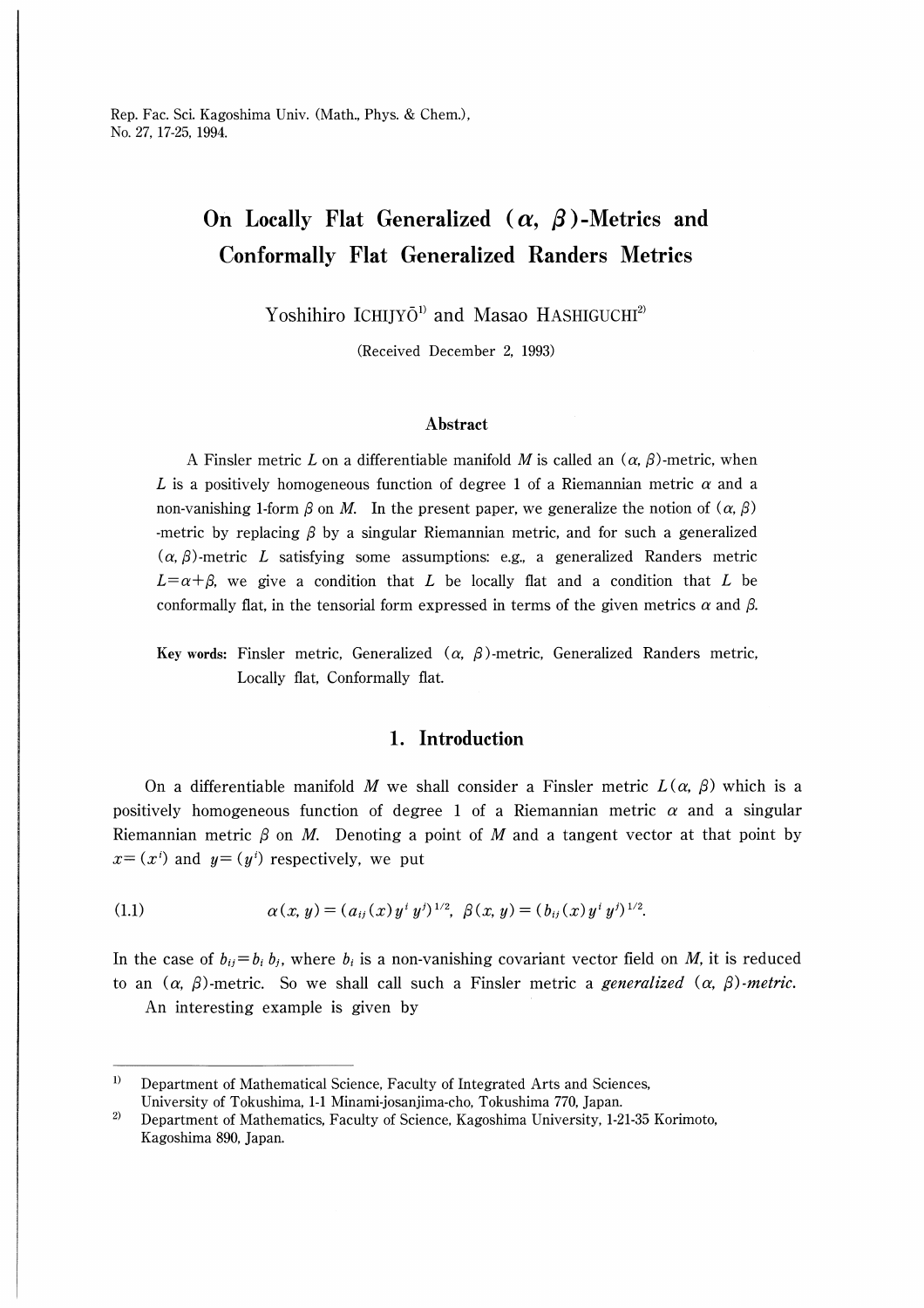(1.2) 
$$
L(x, y) = (a_{ij}(x) y^i y^{j})^{1/2} + \{(b_i(x) y^i)^2 + (b_i(x) f^i{}_j(x) y^j)^2\}^{1/2},
$$

where  $\alpha(x, y) = (a_{ij}(x)y^i y^j)^{1/2}$  is a Riemannian metric on *M*,  $b_i$  is a non-vanishing covariant vector field on M, and  $f^i_j$  is an almost Hermitian structure of the Riemannian manifold  $(M, \alpha)$ :

(1.3) 
$$
f^{i}{}_{r} f^{r}{}_{j} = - \delta^{i}{}_{j}, \ a_{ij} f^{i}{}_{h} f^{j}{}_{k} = a_{hk}.
$$

This metric is called an  $(a, b, f)$ -structure, and gives an important example of a Rizza manifold (cf. [4]). A Rizza manifold  $(M, L, f)$  is by definition a Finsler manifold  $(M, L)$ , endowed with an almost complex structure  $f^i_j(x)$  on  $M: f^i f'^j = -\delta^i j$ , satisfying the condition

$$
(1.4) \t\t\t L(x, \phi_{\theta} y) = L(x, y),
$$

where  $\phi_{\theta}^{i} = (\cos \theta) \delta^{i}{}_{j} + (\sin \theta) f^{i}{}_{j}$ , or equivalently, the condition

(1.5) 
$$
g_{ij}(x, y) f^{i}{}_{r}(x) y^{r} y^{j} = 0,
$$

where  $g_{ij}$  is the fundamental tensor field.

On a differentiable manifold M endowed with a generalized  $(\alpha, \beta)$ -metric  $L(\alpha, \beta)$ , we have the Cartan connection  $CT = (T^*j_k, G^i_k, C^i_j)$  and the Berwald connection  $BT =$  $(G_{i,k}^i, G_{k,i}^i, 0)$  of the Finsler manifold  $(M, L)$  and further the Levi-Civita connection  $\Gamma = (\{i_k\})$ of the Riemannian manifold  $(M, \alpha)$ . With respect to T we denote the covariant differentiation and the curvature tensor field by  $\nabla_k$  and  $R_h^i{}_{ik}$  respectively.

A Rizza manifold (*M, L, f*) is called a *Kaehlerian Finsler manifold* if  $f_{ijk}^i = 0$  is satisfied, where  $\kappa$  denotes the *h*-covariant differentiation with respect to the Cartan connection CT. An  $(a, b, f)$ -structure  $L(\alpha, \beta)$  on M satisfying

$$
\nabla_k b_i = 0, \ \nabla_k f^i = 0
$$

gives an example of a Kaehlerian Finsler manifold. In fact, the Finsler connection  $FT = (\{i_k\},\$  $y^{j}$  $\{j^i_k\}$ ,  $C_j^{i_k}$ ) is just the Cartan connection CT of  $(M, L)$ , because FT satisfies the axiomatic system for  $CI$  due to Matsumoto [11] (cf. [3]).

Now, a Finsler manifold  $(M, L)$  or a Finsler metric L is called *locally flat* if for any point p of M there exists a local coordinate neighbourhood (U, x) containing p such that L is a locally Minkowski metric on U.

For a Randers space  $(M, \alpha + \beta)$ , where

(1.7) 
$$
\alpha(x, y) = (a_{ij}(x) y^i y^{j})^{1/2}, \ \beta(x, y) = b_i(x) y^i,
$$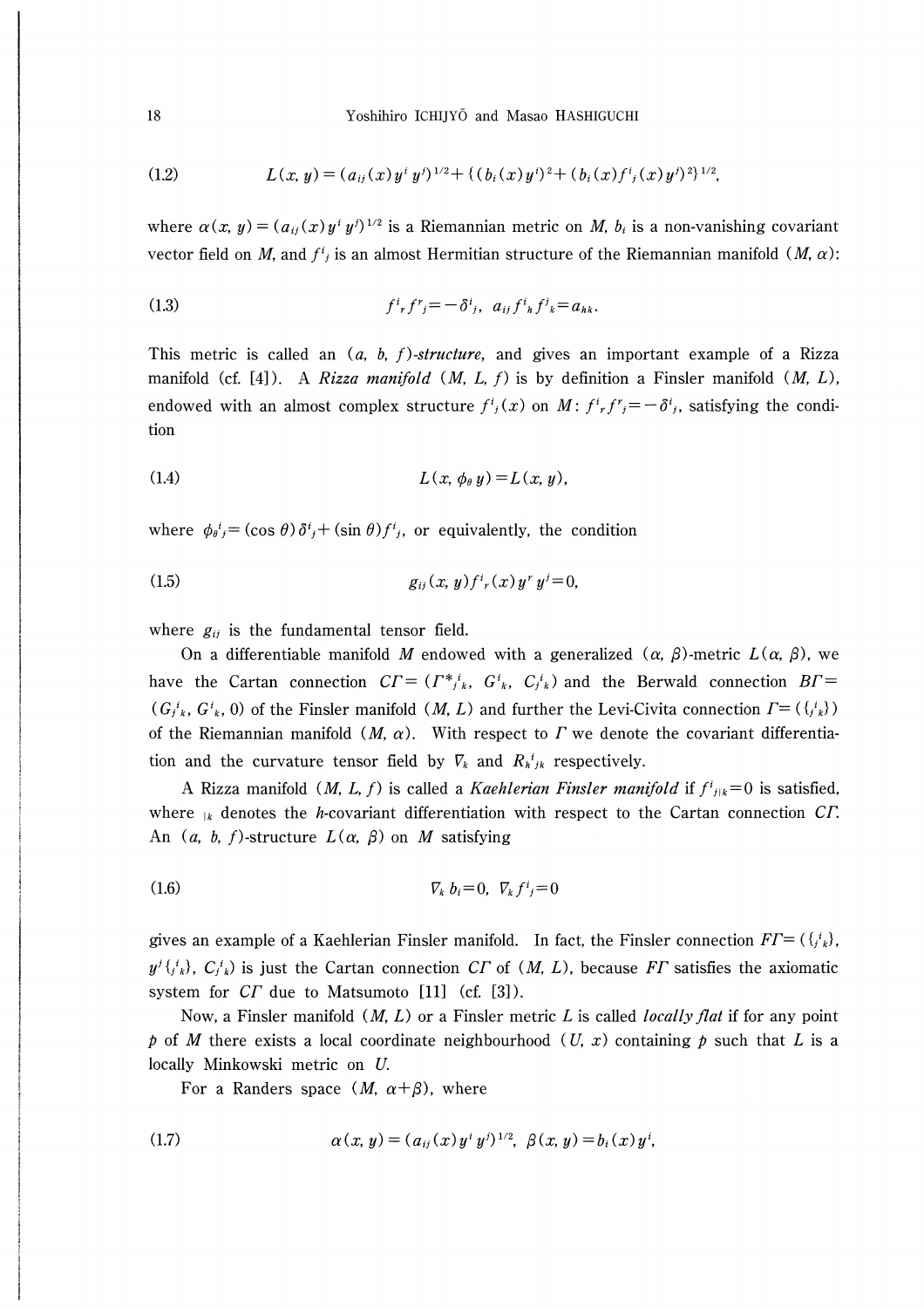we have the following theorem due to Kikuchi [9J.

Theorem 1.1. A Randers space  $(M, \alpha + \beta)$  is locally flat if and only if

(1.8) 
$$
R_{h}{}^{i}{}_{jk}=0, \ \nabla_{k} b_{i}=0.
$$

A Finsler manifold  $(M, L)$  or a Finsler metric L is called *conformally flat* if L is locally conformal to a locally flat metric, that is, for any point  $\beta$  of M there exist a local coordinate neighbourhood (U, x) containing p and a function  $\sigma(x)$  on U such that  $e^{\sigma} L$  is a locally Minkowski metric on U.

In our previous paper [6], we discussed the condition that a Randers space  $(M, \alpha + \beta)$  be conformally flat. We put

(1.9) 
$$
M_j = (1/b^2) \{ b^r (\nabla_r b_j) - (\nabla_r b^r) b_j / (n-1) \},
$$

where  $(a^{ij})=(a_{ij})^{-1}$ ,  $b^i=a^{ir}b_r$ ,  $b^2=a^{ij}b_i b_j$ , and  $n=\dim M$ . Putting

(1.10) 
$$
M_{j k}^{i} = \{j k \} + \delta_{j}^{i} M_{k} + \delta_{k}^{i} M_{j} - a_{j k} M^{i},
$$

where  $M^i = a^{ir} M_r$ , we have a conformally invariant linear connection  $\overline{\Gamma} = (M^i)^i$ . We denote its curvature tensor field by  $M_h^i{}_{ik}$ , which is also conformally invariant. Then from Theorem 1.1 we obtained

Theorem 1.2. A Randers space  $(M, \alpha + \beta)$  is conformally flat if and only if

(1.11) 
$$
M_{hjk}^{i} = 0, \ \nabla_k M_j = \nabla_j M_k, \ \nabla_k b_j = b_k M_j - b_r M^r a_{jk}.
$$

The above results were generalized in the lectures [7], [8] to the case of generalized  $(\alpha, \beta)$ -metric. The present paper is a revised note of the lectures. Putting  $\lambda = \beta L_{\alpha}/\alpha L_{\beta}$ , where  $L_{\alpha} = \partial L/\partial \alpha$ ,  $L_{\beta} = \partial L/\partial \beta$ , and  $\mu = a^{ij} b_{ij}$ ,  $\nu = b^{ij} b_{ij}$ , where  $(a^{ij}) = (a_{ij})^{-1}$ ,  $b^{i} = a^{ir} b_{ij}$ ,  $b^{ij} = a^{ij} b_{ij}$  $a^{ir} b^i_r$ , we assume the following, if necessary.

Assumption 1.1.  $\lambda$  is an irrational function of  $y^i$ .

Assumption 1.2.  $n\nu-\mu^2\neq 0$ .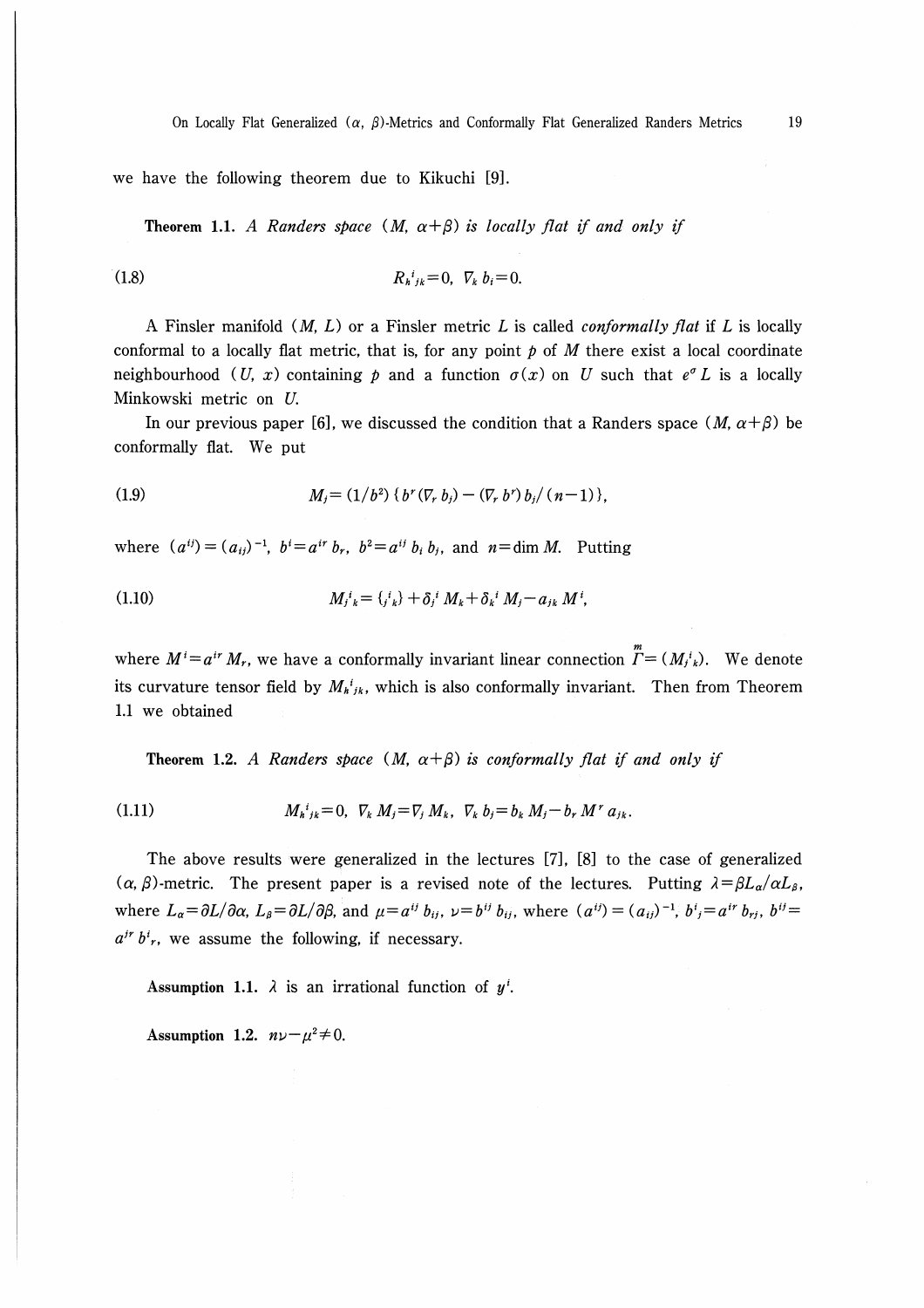20 Yoshihiro ICHIJYO and Masao HASHIGUCHI

# 2. Locally flat generalized  $(\alpha, \beta)$ -metrics

We shall obtain a condition that a generalized  $(\alpha, \beta)$ -metric  $L(\alpha, \beta)$  on M be locally flat, under Assumption 1.1.

The *h*-covariant differentiation with respect to the Berwald connection  $BT$  of a Finsler manifold (*M, L*) is denoted by  $\kappa_k$  and the *h*-curvature tensor field by  $K_h^i{}_{ik}$ . Since BT satisfies  $L_{ik}=0$  and  $y^{i}_{ik}=0$ , we have  $L_{ik}=\alpha_{ik}L_{\alpha}+\beta_{ik}L_{\beta}=(L_{\alpha}/2\alpha)(a_{ij,k}y^{i}y^{j})+(L_{\beta}/2\beta)(b_{ij,k}y^{i}y^{j})$  $=0$ , that is,

(2.1) 
$$
\lambda (a_{ij,k} y^i y^j) + (b_{ij,k} y^i y^j) = 0.
$$

If  $(M, L)$  is a Berwald space, then the coefficients  $G_{ik}^{i}$  of BT are functions of  $x^{i}$  alone. Since  $a_{ij,k} y^i y^j$  and  $b_{ij,k} y^i y^j$  become polynomials of  $y^i$ , from Assumption 1.1 we have  $a_{ij,k}y^iy^j=0$  and  $b_{ij,k}y^iy^j=0$ , that is,  $a_{ij,k}=0$  and  $b_{ij,k}=0$ , the former of which yields  $G_{jk}^i=0$  $\{j^i_k\}$ . Then we have  $\nabla_k b_{ij}=0$ , and also  $K_h^i{}_{ik}=R_h^i{}_{ik}$ . Further, if  $(M, L)$  is locally flat, then from  $K_h{}^i{}_{jk}=0$  we have  $R_h{}^i{}_{jk}=0$ .

The converse is also true. In fact, if  $\nabla_k b_{ij}=0$  is satisfied, then the linear Finsler connection  $FT = (\{i_k\}, y^j \{i_k\}, 0)$  is just the Berwald connection BT of  $(M, L)$ , because FT satisfies the axiomatic system for  $BT$  due to Okada [12]. Hence  $(M, L)$  is a Berwald space, and we have  $K_{h}^{i}{}_{jk}=R_{h}^{i}{}_{jk}$ . Further, if  $R_{h}^{i}{}_{jk}=0$  is satisfied, then we have  $K_{h}^{i}{}_{jk}=0$ , so  $(M, L)$  is locally flat. Thus we have the same result as Theorem 1.1 for a Randers space.

Theorem. 2.1. A Finsler manifold with a generalized  $(\alpha, \beta)$ -metric satisfying Assumption 1.1 is locally flat if and only if

(2.2) 
$$
R_{h}{}^{i}{}_{jk}=0, \ \nabla_{k} b_{ij}=0.
$$

We shall give an example of a generalized  $(\alpha, \beta)$ -metric satisfying Assumption 1.1. A generalized ( $\alpha$ ,  $\beta$ )-metric L of type  $L = \alpha + \beta$  is called a *generalized Randers metric*, and a Finsler manifold (M,  $\alpha + \beta$ ) a generalized Randers space. For such a metric L we have  $\lambda = \beta/\alpha$ , so L satisfies Assumption 1.1 because of the regularity of  $\alpha$  and the singularity of  $\beta$ . Thus we have

Theorem 2.2. A generalized Randers space  $(M, \alpha + \beta)$  is locally flat if and only if  $R_h^i{}_{ik}=0$ ,  $\nabla_k b_{ij}=0.$ 

Remark 2.1. In the case of Kropina type  $L = \alpha^2/\beta$  we have  $\lambda = -2\beta^2/\alpha^2$ , so Assumption 1.1 is not satisfied. On the other hand, in the case of Matsumoto type  $L = \alpha^2/(\alpha - \beta)$  (cf. [1]) we have  $\lambda = \frac{\beta}{\alpha} - \frac{2\beta^2}{\alpha^2}$ , so Assumption 1.1 is satisfied.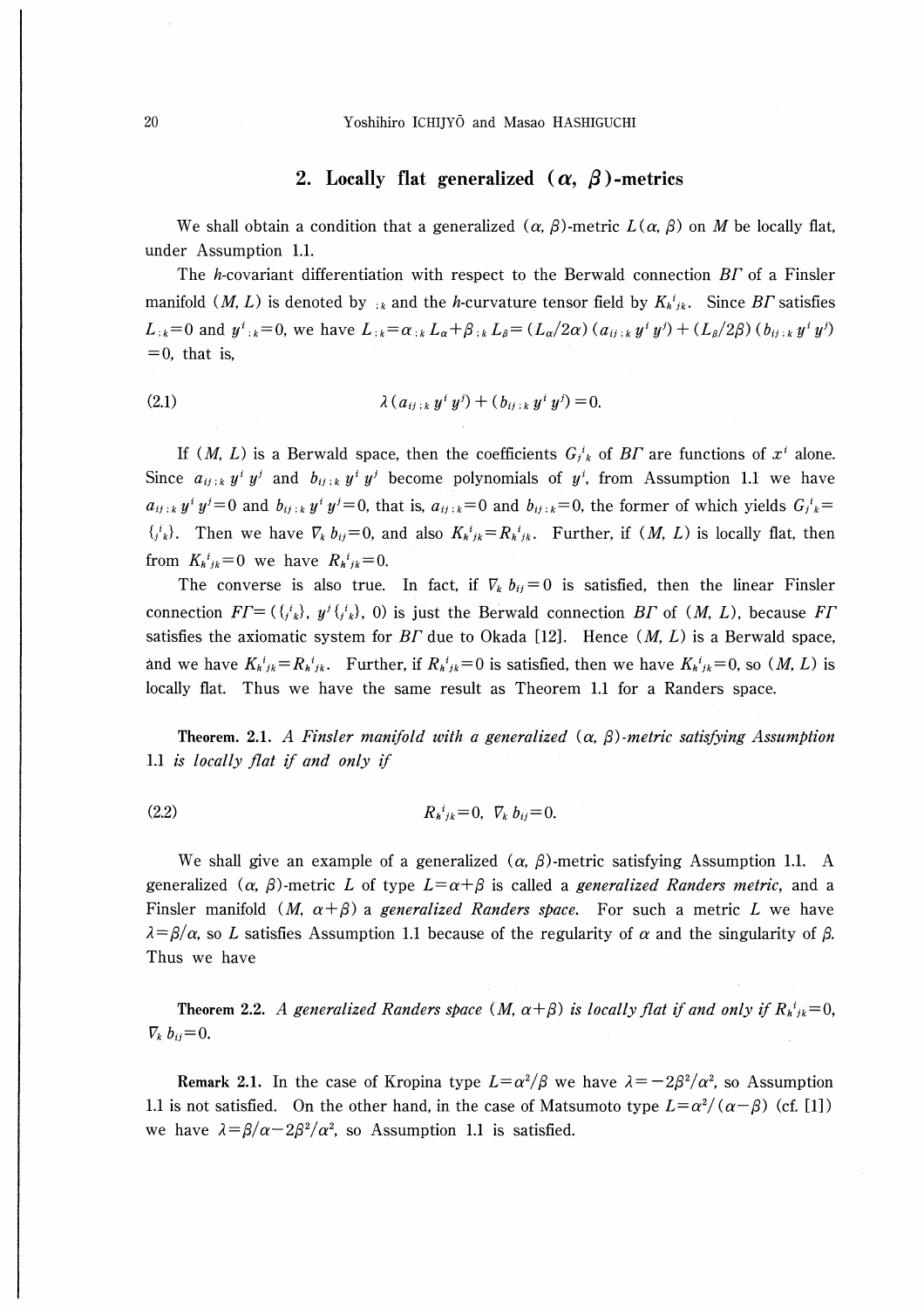On Locally Flat Generalized  $(\alpha, \beta)$ -Metrics and Conformally Flat Generalized Randers Metrics 21

From the proof of Theorem 2.1 we have

Theorem 2.3. A Finsler manifold with a generalized  $(\alpha, \beta)$ -metric satisfying Assumption 1.1, e.g., a generalized Randers space, is a Berwald space if and only if  $\nabla_k b_{ij}=0$ .

Remark 2.2. In the above theorems we need not assume Assumption 1.1 for the converse statement.

Remark 2.3. A generalized  $(\alpha, \beta)$ -metric is also called a *Finsler metric of type*  $(\alpha, \beta)$ , which is introduced in [2] from some physical consideration. A generalized Randers space is then called a 2nd-order Randers space. In general, a Finsler metric of type  $(\alpha, \beta_m)$  is considered by taking  $\beta$  as the *m*-th root  $\beta_m$  of an *m*-form in *M*.

# 3. A conformally invariant linear connection

In order to obtain a condition that a generalized  $(\alpha, \beta)$ -metric be conformally flat, we shall first find a conformally invariant symmetric linear connection, under Assumption 1.2. We need not here assume Assumption 1.1.

Let  $(M, L)$  be an  $n \geq 2$ -dimensional Finsler manifold with a generalized  $(\alpha, \beta)$ -metric  $L=L(\alpha,\beta)$ . By a conformal change

(3.1) 
$$
L = L(\alpha, \beta) \rightarrow \tilde{L} = e^{\sigma} L(\alpha, \beta),
$$

we have also a generalized  $(\alpha, \beta)$ -metric  $\tilde{L}=L(\tilde{\alpha}, \tilde{\beta})$ , where  $\tilde{\alpha}=e^{\sigma}\alpha$ ,  $\tilde{\beta}=e^{\sigma}\beta$ . Putting  $\tilde{\alpha}(x, y)$  $=(\tilde{a}_{ij}(x)y^i y^j)^{1/2}, \tilde{\beta}(x, y)=(\tilde{b}_{ij}(x)y^i y^j)^{1/2},$  we have  $\tilde{a}_{ij}=e^{2\sigma}a_{ij}, \tilde{b}_{ij}=e^{2\sigma}b_{ij}.$ 

Since the Christoffel symbols  $\{t_i\}_{i=1}^N$  constructed from  $\tilde{a}_{ij}$  are written as

(3.2) 
$$
\{\widetilde{i}_k\} = \{i_k\} + \delta_j^i \sigma_k + \delta_k^i \sigma_j - a_{jk} \sigma^i,
$$

where  $\sigma_k = \frac{\partial \sigma}{\partial x^k}$ ,  $\sigma^i = \alpha^{ir} \sigma_r$ , we have

(3.3) 
$$
\widetilde{V}_k \, \widetilde{b}_{ij} = e^{2\sigma} \{ \nabla_k \, b_{ij} - b_{ki} \, \sigma_i - b_{ki} \, \sigma_j + a_{ik} \, (b_{ir} \, \sigma^r) + a_{ik} \, (b_{ir} \, \sigma^r) \},
$$

from which we have

(3.4) 
$$
\tilde{b}^{rs}\,\tilde{\nabla}_r\,\tilde{b}_{sj} = b^{rs}\,\nabla_r\,b_{sj} - \nu\sigma_j + \mu\,(b_{jr}\,\sigma^r),
$$

(3.5) 
$$
\widetilde{V}_r \, \widetilde{b}^r_j = \nabla_r \, b^r_j - \mu \sigma_j + n \, (b_{jr} \, \sigma^r).
$$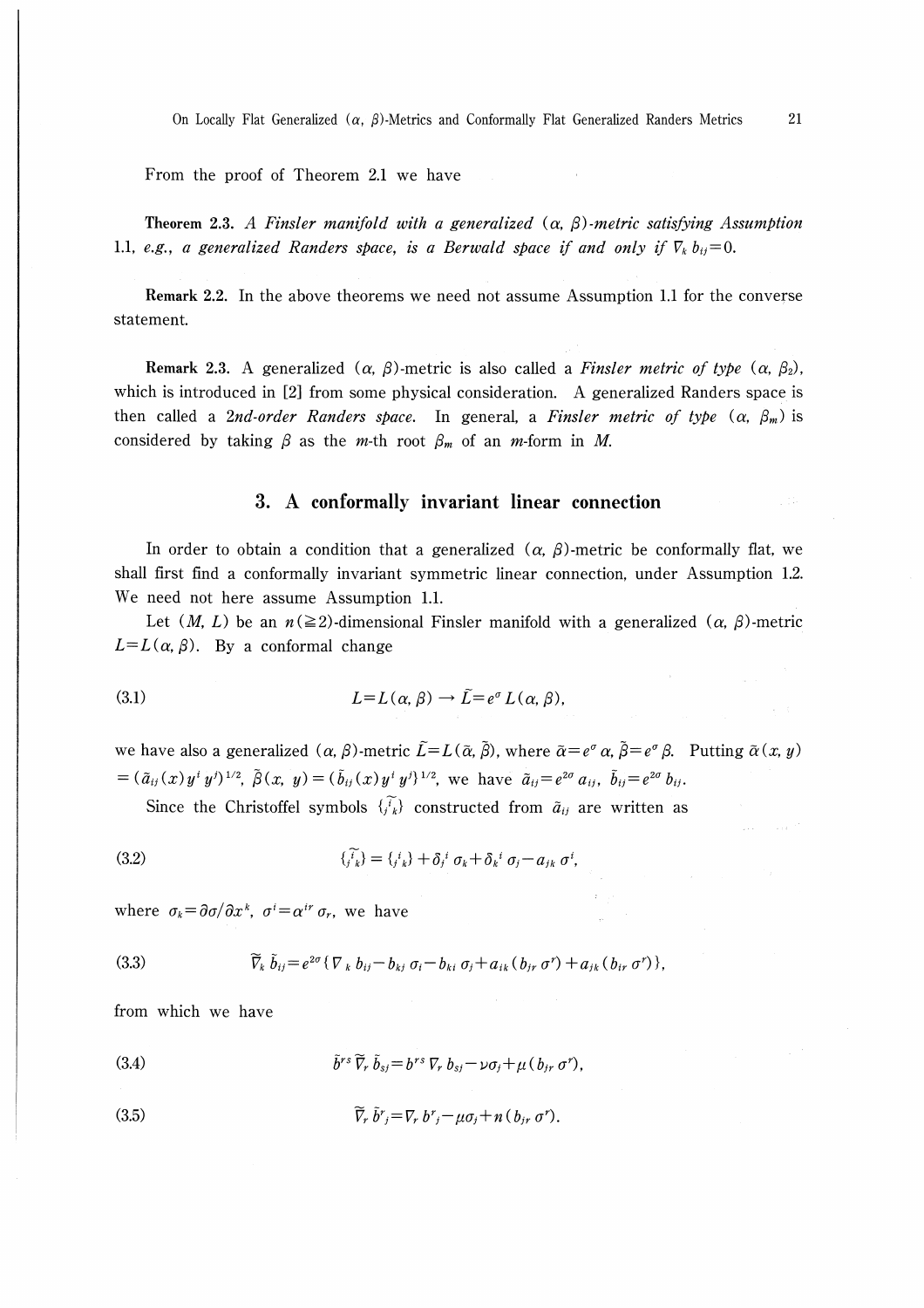If we eliminate the term  $b_{ir}\sigma^r$  from (3.4), (3.5), we have

(3.6) 
$$
n\tilde{b}^{rs}\widetilde{\nabla}_r\widetilde{b}_{sj}-\mu\widetilde{\nabla}_r\widetilde{b}^r{}_j=n b^{rs}\nabla_r b_{sj}-\mu\nabla_r b^r{}_j-(n\nu-\mu^2)\sigma_j.
$$

It is noted that  $\mu$  and  $\nu$  are conformally invariant. If we assume Assumption 1.2, we can put

(3.7) 
$$
L_j = (n/(n\nu - \mu^2)) \{b^{rs} \nabla_r b_{sj} - (\mu/n) \nabla_r b^r_j\},
$$

and from (3.6) we have

$$
\sigma_j = L_j - \tilde{L}_j.
$$

Substituting  $\sigma_j$  from (3.8) into (3.2), and putting

(3.9) 
$$
L_j{}^i{}_k = \{^i{}_k\} + \delta_j{}^i L_k + \delta_k{}^i L_j - a_{jk} L^i,
$$

where  $L^i = a^{ir} L_r$ , we have  $\tilde{L}_i^i{}_k = L_i^i{}_k$ .  $L_i^i{}_k$  define a conformally invariant symmetric linear connection on  $M$ . Thus we have shown

Theorem 3.1. In a Finsler manifold with a generalized (α, β)-metric satisfying Assumption 1.2 there exists a conformally invariant symmetric linear connection  $I = (L_i^i)_i$ .

We shall call the linear connection  $\dot{\Gamma}$  the *conformally invariant linear connection* of a generalized ( $\alpha$ ,  $\beta$ )-metric. We denote its curvature tensor field by  $L_{h}^{i}{}_{ik}$ , which is also conformally invariant.

Remark 3.1. In the case of  $b_{ij} = b_i b_j$ , where  $b_i$  is a non-vanishing covariant vector field on M, a generalized  $(\alpha, \beta)$ -metric is reduced to a usual  $(\alpha, \beta)$ -metric. Then we have  $\mu = b^2$ ,  $\nu=b^4$ , where  $b^2=a^{ij}b_i b_j$ . Thus we have  $n\nu-\mu^2=(n-1)b^4\neq 0$ , so Assumption 1.2 is satisfied. Further, we have

(3.10) 
$$
L_j = M_j + (n/(n-1) b^2) (b^r b^s \nabla_r b_s) b_j,
$$

where  $M_j$  is given by (1.9).  $M_j$  is also a geometrical object satisfying  $\sigma_j = M_j - \widetilde{M}_j$ , from which in [6] we have obtained the conformally invariant linear connection  $\sum_{k=1}^{m} (M_j^i)$  of an  $(\alpha, \beta)$ -metric, but from (3.8) we obtained another conformally invariant linear connection  $\dot{\Gamma}$  of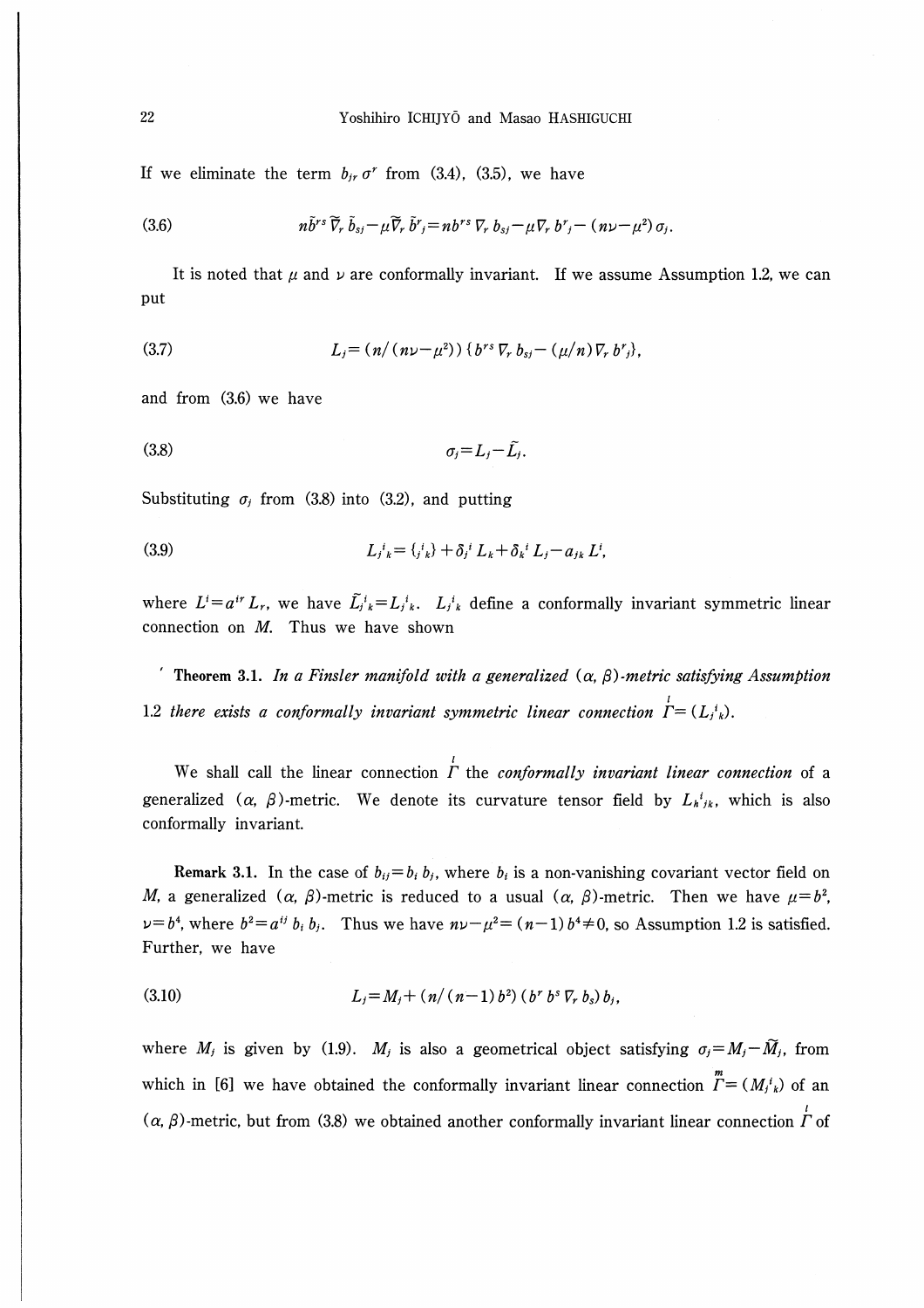an  $(\alpha, \beta)$ -metric. It is noted that the additional term in (3.10) is a conformally invariant covariant vector field of an  $(\alpha, \beta)$ -metric. A geometrical object  $L_i$ , which obeys (3.8) is not unique (cf. Ichijyō [5], Kikuchi [10]).

# 4, Conformally flat generalized Randers metrics

In the same way as shown in [6], using the conformally invariant linear connection  $\Gamma$  and Theorem 2.2 we can obtain a condition that a generalized Randers metric be conformally flat, under Assumption 1.2.

Let  $(M, L)$  be a generalized Randers space, where  $L = \alpha + \beta$ . By a conformal change (3.1) we have a generalized Randers metric  $\tilde{L} = \tilde{\alpha} + \tilde{\beta}$ , where  $\tilde{\alpha} = e^{\sigma} \alpha$ ,  $\tilde{\beta} = e^{\sigma} \beta$ . If  $(M, \tilde{L})$  is ′■ー′■ヽ■ll′ー locally flat, from Theorem 2.2 we have  $R_h{}^i{}_{ik}=0$  and  $\nabla_k b_{ij}=0$ , from the latter of which we have  $\tilde{L}_j=0$ . Then from (3.9) we have  $\tilde{L}_j^i{}_k=\{\tilde{i}_k^i\}$ , so we have  $\tilde{L}_h^i{}_{ik}=\tilde{R}_h^i{}_{ik}=0$ , that is,  $L_h^i{}_{ik}=0$ . On the other hand, from (3.8) we have  $\sigma_j = L_j$ , so  $L_j$  is locally gradient:  $\nabla_k L_j = \nabla_j L_k$ , and from (3.3) we have  $\nabla_k b_{ij} = b_{kj} L_i + b_{ki} L_j - a_{ik} b_{jr} L^r - a_{jk} b_{ir} L^r$ . Since the conditions locally obtained above are expressed in the tensorial form in terms of the given Finsler metric, we have globally

(4.1) 
$$
L_{h}^{i}{}_{jk} = 0, \ \nabla_{k} L_{j} = \nabla_{j} L_{k}, \ \nabla_{k} b_{ij} = b_{kj} L_{i} + b_{ki} L_{j} - a_{ik} b_{jr} L^{r} - a_{jk} b_{ir} L^{r}.
$$

Conversely, if (4.1) is satisfied, then we locally have a function  $\sigma(x)$  such that  $\sigma_j = L_j$ . Then  $\tilde{L}=e^{\sigma}L$  satisfies  $\tilde{R}_h{}^i{}_{ik}=0$ ,  $\tilde{V}_k\tilde{b}_{ij}=0$ , so it follows from Theorem 2.2 that  $\tilde{L}$  is locally flat. Thus we have proved

Theorem 4.1. A generalized Randers space (M, L) with a metric  $L = \alpha + \beta$  satisfying Assumption 1.2 is conformally flat if and only if the condition (4.1) is satisfied.

We can express (4.1) in terms of the linear connection  $\dot{\Gamma}$  itself as follows:

(4.2) 
$$
L_{h}{}^{i}{}_{jk}=0, \ \nabla_{k} L_{j} = \nabla_{j} L_{k}, \ \nabla_{k} b_{ij} = -2L_{k} b_{ij},
$$

∫ ∫ where  $\nabla_k$  denotes the covariant differentiation with respect to  $\Gamma$ .

An advantage of (4.2) is suggested by the proverb "Do your own business for yourself",  $\mathcal{U}$ but *Γ* is not metrical with respect to  $\alpha$ :  $\nabla_k a_{ij} = -2L_k a_{ij}$ . If we want to express (4.2) in terms of a metrical linear connection of the Riemannian manifold  $(M, \alpha)$ , by the well-known metrization method we may change  $L_i^i_k$  to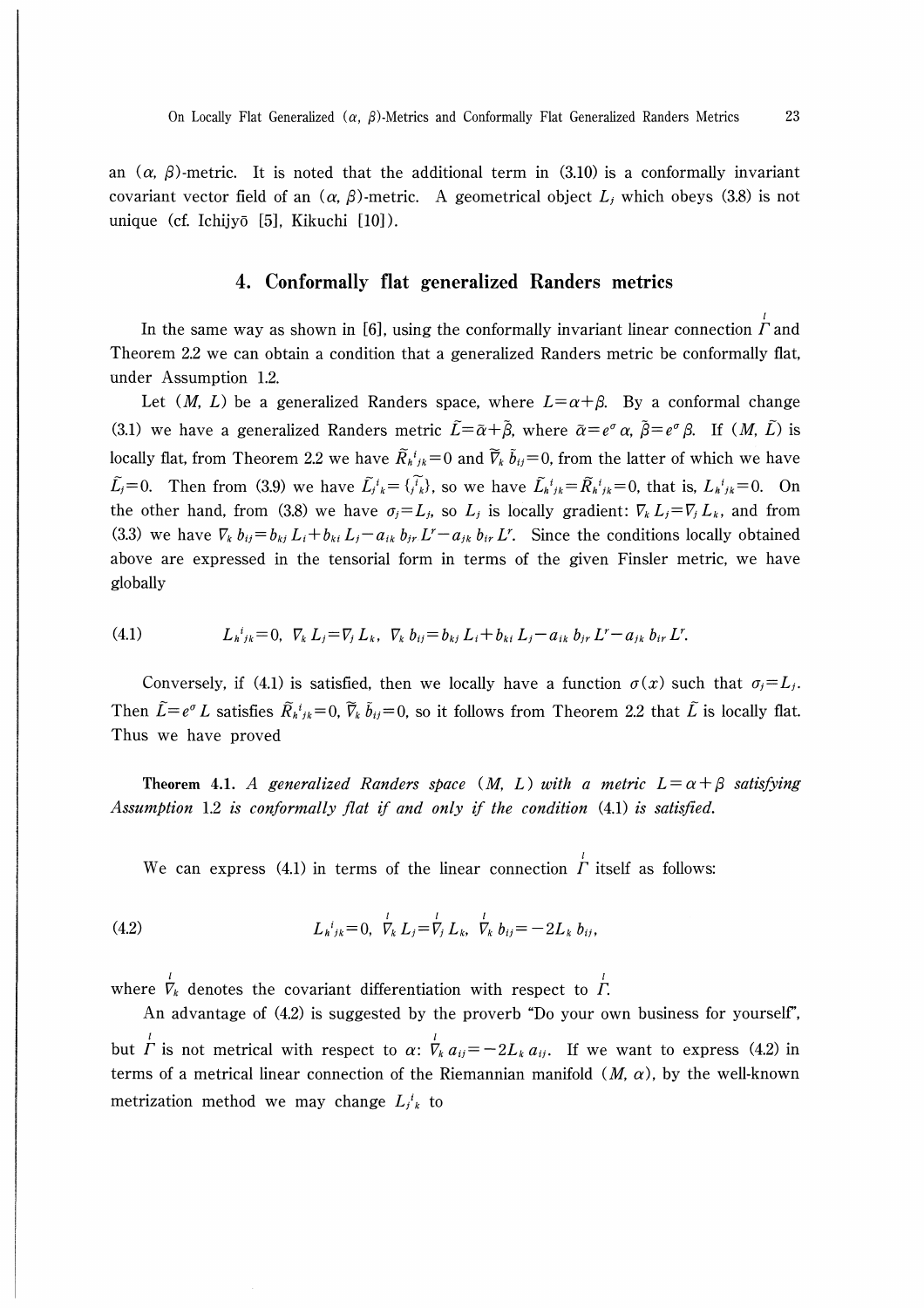Yoshihiro ICHIJYO and Masao HASHIGUCHI

(4.3) 
$$
V_{j k}^{i} = L_{j k}^{i} + a^{i r} (\overline{V}_{k} a_{r j}) / 2,
$$

which is written as

(4.4)

\n
$$
V_{j\ k}^i = L_{j\ k}^i - \delta_j^i L_k,
$$

that is,

(4.5) 
$$
V_{j\ k}^i = \{j\ k}^i + \delta_k^i L_j - a_{jk} L^i.
$$

 $V_{j,k}^{i}$  define a semi-symmetric metrical linear connection  $\overline{\Gamma} = (V_{j,k}^{i})$ . It is shown that the condition (4.2) is equivalent to

(4.6) 
$$
V_{h\,j_k} = 0, \quad \stackrel{v}{V}_k L_j = \stackrel{v}{V}_j L_k, \quad \stackrel{v}{V}_k b_{ij} = 0
$$

where  $\overline{V}_k$  and  $V_h^i{}_{jk}$  denote the covariant differentiation and the curvature tensor field with respect to  $\overline{r}$ .

The linear connection  $\Gamma$  is not necessarily conformally invariant, but it satisfies  $\nabla_k a_{ij} = 0$  $\eta$   $\eta$  $\nabla_k b_{ij}=0$ . Thus it is at a glance shown that  $\nabla_k \mu=0$ ,  $\nabla_k \nu=0$ , that is,  $\mu$  and  $\nu$  are constant on each connected component of M.

 $\upsilon$  v

From the proof of Theorem 4.1 we have

Theorem 4.2. A generalized Randers space (M, L) with a metric  $L = \alpha + \beta$  satisfying Assumption 1.2 is conformal to a Berwald space if and only if

(4.7) 
$$
\nabla_k L_j = \nabla_j L_k, \ \nabla_k b_{ij} = b_{kj} L_i + b_{ki} L_j - a_{ik} b_{jr} L^r - a_{jk} b_{ir} L^r,
$$

which is equivalent to each of the following:

(4.8) 
$$
\stackrel{l}{V}_{k} L_{j} = \stackrel{l}{V}_{j} L_{k}, \stackrel{l}{V}_{k} b_{ij} = -2L_{k} b_{ij},
$$

(4.9) 
$$
\stackrel{v}{V}_k L_j = \stackrel{v}{V}_j L_k, \stackrel{v}{V}_k b_{ij} = 0.
$$

Now, the discussion in this section is generally valid for a Finsler manifold with a generalized  $(\alpha, \beta)$ -metric L, provided L satisfies Assumption 1.1 and Assumption 1.2. On the other hand, by Remark 2.2 we need not assume Assumption 1.1 for the converse statements

24